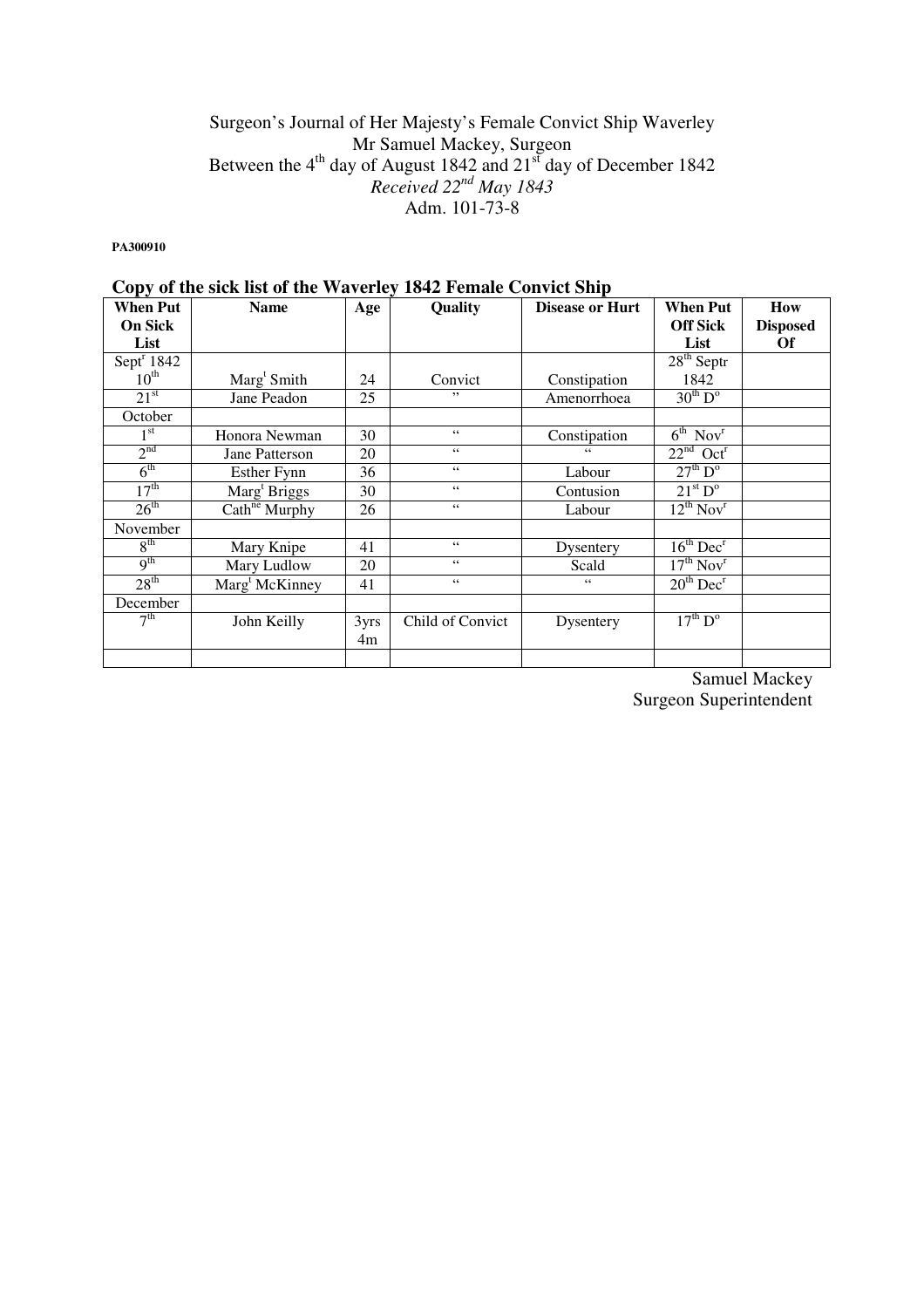### **Medical and Surgical Journal of Her Majesty's Convict Ship Waverley 1842 between the 4th August 1842 and the 21st December 1842 during which time the said ship has been employed in a voyage from Kingstown to Hobart Town, Van Diemen's Land**

| Nature of<br><b>Disease</b> | No.<br>of<br>Case | Men's Names, Ages,<br><b>Qualities, Time when</b><br>and where taken ill,<br>and how disposed of.                                                                  | The History, Symptoms, Treatment, and Daily<br>Progress of the Disease or Hurt.                                                                                                                                                                                                                                                                                                                                                                                                                                                                                                                                                                                                                                                                                                                                                                                                                                                                                                                                                                                                                                                                                                                                                                                                                                                                                                                                                                                                                                                                                                                                                                                                                                                                                                                                                              |
|-----------------------------|-------------------|--------------------------------------------------------------------------------------------------------------------------------------------------------------------|----------------------------------------------------------------------------------------------------------------------------------------------------------------------------------------------------------------------------------------------------------------------------------------------------------------------------------------------------------------------------------------------------------------------------------------------------------------------------------------------------------------------------------------------------------------------------------------------------------------------------------------------------------------------------------------------------------------------------------------------------------------------------------------------------------------------------------------------------------------------------------------------------------------------------------------------------------------------------------------------------------------------------------------------------------------------------------------------------------------------------------------------------------------------------------------------------------------------------------------------------------------------------------------------------------------------------------------------------------------------------------------------------------------------------------------------------------------------------------------------------------------------------------------------------------------------------------------------------------------------------------------------------------------------------------------------------------------------------------------------------------------------------------------------------------------------------------------------|
| Constipation<br>PA300911    | 1                 | Margaret Smith<br>Age 24 Convict<br>On the 10 <sup>th</sup> Sept <sup>r</sup> 1842<br>At Sea<br>Discharged cured on<br>the 28 <sup>th</sup> Sept <sup>r</sup> 1842 | Complained of headache accompanied with slight<br>vascular excitement and constipated bowels. Her bowels<br>were freely opened with Calomel Purgatives and lotions<br>applied to the head and the Aqua Ammonia Acetate<br>administered several times during the day.<br>11 <sup>th</sup> Sept <sup>r</sup> Several loose and copious stools during the<br>night Headache much relieved and vascular excitement<br>greatly diminished tongue covered with a brownish fur.<br>Cont <sup>r</sup> . Medicamenta<br>12 <sup>th</sup> Sept <sup>r</sup> . Headache nearly gone, belly loose, Pulse, skin<br>and Tongue nearly natural. Cont'. Medicamenta<br>13 <sup>th</sup> September Febrile symptoms completely subsided<br>slight headache and debility remain, Bowels regular -<br>Omit medicine. To have a little preserved soup for<br>dinner.<br>14 <sup>th</sup> Sept <sup>r</sup> . Slight return of febrile symptoms during the<br>night accompanied with acute headache, and constipated<br>bowels, omitted the soup. Rx Ol. Ricini Zi Statim<br>Sumendus.<br>15 <sup>th</sup> Sept <sup>r</sup> . Several loose and copious stools, febrile<br>symptoms somewhat abated, headache much relieved.<br>Rx Aqua Ammonia et Solut Antimon Sumat Zi sexta qua<br>qua hora<br>16 <sup>th</sup> Sept <sup>r</sup> . Headache and febrile symptoms nearly gone,<br>Belly loose, Cont <sup>r</sup> Medicamenta<br>17 <sup>th</sup> September. Pulse, skin, and Tongue, natural Bowels<br>regular. Omited the medicine<br>18 <sup>th</sup> Sept <sup>r</sup> . No complaint but debility. To have Preserved<br>Soup<br>19 <sup>th</sup> Sept <sup>r</sup> . Symptoms as above. To have the Soup<br>continued<br>$20th$ Sept <sup>r.</sup> The patient continued to recover rapidly until<br>the 28 <sup>th</sup> when she was discharged cured. |
| Amenorrhoea                 | $\overline{c}$    | Jane Peadon<br>Age 25 Convict<br>$21st$ Sept <sup>r</sup> . 1842<br>At Sea                                                                                         | Complained of severe pain in the loins, and lower part of<br>the belly, accompanied with small portions of lymph,<br>discharged from the Vagina, with the menses which were<br>scanty - She was admitted into the Hospital, and put into<br>a hip bath – one ounce of Castor Oil was administered<br>after the Bath, and warm fomentations to the lower part<br>of the Belly -<br>$22nd$ September Passed a very restless night, constant and<br>severe bearing down pains, accompanied with a copious<br>discharge of blood from the Vagina. Bowels were freely<br>opened by the medicine. This morning she complains of                                                                                                                                                                                                                                                                                                                                                                                                                                                                                                                                                                                                                                                                                                                                                                                                                                                                                                                                                                                                                                                                                                                                                                                                                    |
| PA300912                    |                   |                                                                                                                                                                    | severe spasms in the lower part of her belly<br>Rx. Sp <sup>t</sup> . Æther Nitras Tinct Opii a, a, Zfs <b>M</b> Statim<br>Sumendus - The fomentations were continued.                                                                                                                                                                                                                                                                                                                                                                                                                                                                                                                                                                                                                                                                                                                                                                                                                                                                                                                                                                                                                                                                                                                                                                                                                                                                                                                                                                                                                                                                                                                                                                                                                                                                       |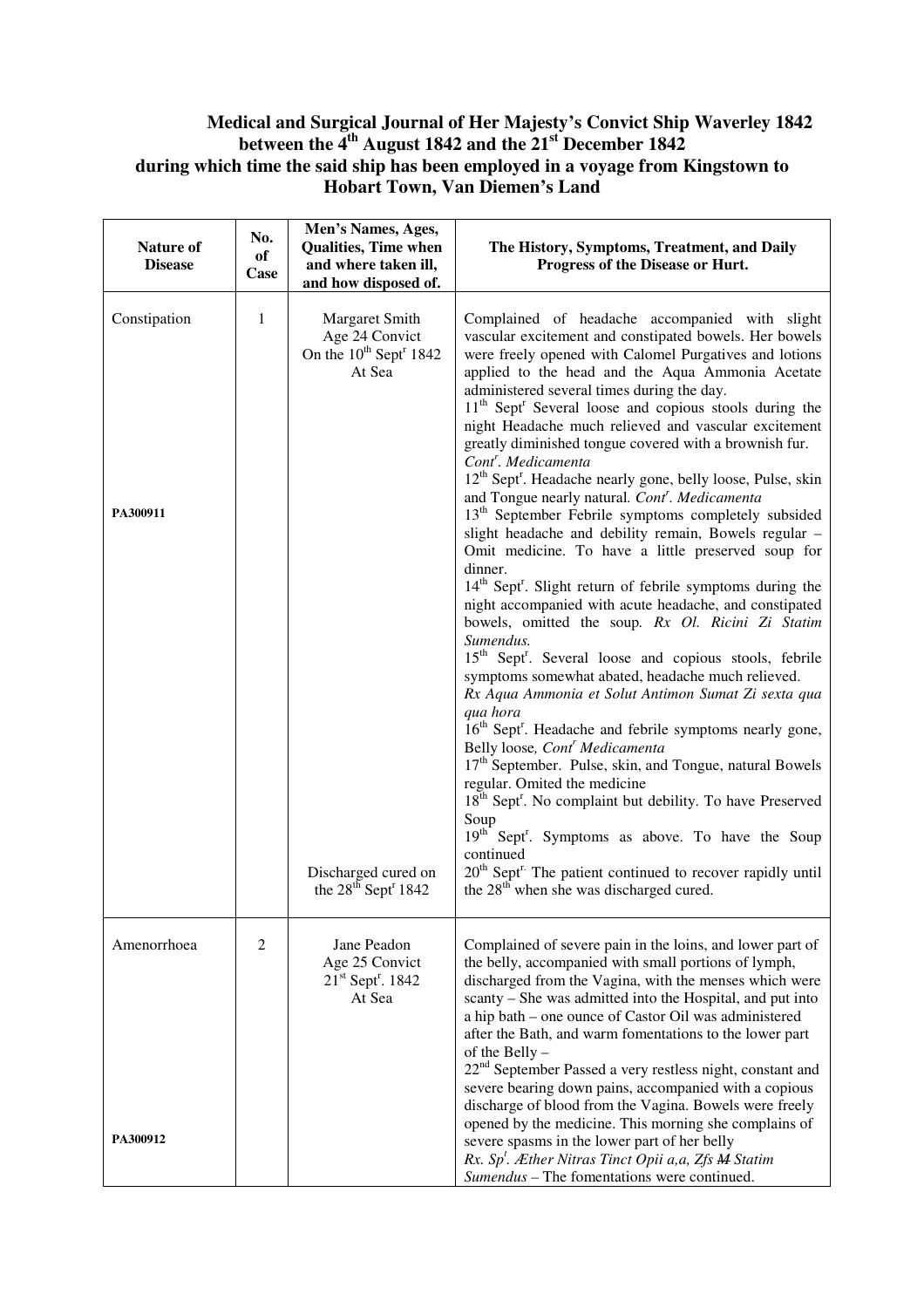|                          |   | Discharged cured on<br>the $30^{th}$ Sept <sup>r</sup> 1842                    | $23rd$ Sept <sup>r</sup> . Feels much better this morning, a copious<br>discharge still continues from the Vagina without pain,<br>Belly regular - omitted the fomentations -<br>24 <sup>th</sup> Sept <sup>r</sup> . Was attacked at 2 AM with violent spasms in<br>the Uterus, accompanied with strong bearing down<br>pains-<br>Rx. Tinct Opii zfs Statim Sumendus<br>The above medicine gave the patient immediate relief<br>$25th$ Sept <sup>r</sup> . Pulse Skin and Tongue natural, she was quite<br>free from pain during the night, and has no complaint at<br>present but a copious discharge of blood from the vagina<br>- Belly regular.<br>Appl Solut Sulphas Zinci ad Parti affecta<br>$26th$ September. The discharge from the vagina is<br>considerably reduced in quantity this morning, and her<br>general health is improving – she has been able to stay<br>on Deck for several hours. Belly regular - I ordered her<br>Preserved Soup.<br>$27th$ September. The patient continues to recover her<br>strength but slowly, discharge from the vagina still<br>continues, Belly regular<br>Cont <sup>r</sup> . Solut Sulphas Zinci<br>28 <sup>th</sup> September. The Patient feels much better this<br>morning discharge from the Vagina is considerably<br>reduced in quantity. Belly rather constipated -<br>Ol Ricini Zi Statim Sumendus<br>29 <sup>th</sup> September. Several loose stools from the medicine,<br>says she feels much better this morning -<br>30 <sup>th</sup> September. Discharge from the Vagina has<br>completely stoped – says she has no complaint this<br>morning |
|--------------------------|---|--------------------------------------------------------------------------------|------------------------------------------------------------------------------------------------------------------------------------------------------------------------------------------------------------------------------------------------------------------------------------------------------------------------------------------------------------------------------------------------------------------------------------------------------------------------------------------------------------------------------------------------------------------------------------------------------------------------------------------------------------------------------------------------------------------------------------------------------------------------------------------------------------------------------------------------------------------------------------------------------------------------------------------------------------------------------------------------------------------------------------------------------------------------------------------------------------------------------------------------------------------------------------------------------------------------------------------------------------------------------------------------------------------------------------------------------------------------------------------------------------------------------------------------------------------------------------------------------------------------------------------------------------------------------------------------------------------|
| PA300913<br>Constipation | 3 | Honora Newman<br>Age 30 Woman<br>on the 1 <sup>st</sup> October 1842<br>at Sea | Was admitted into the Hospital complaining of headache,<br>sickness at the Stomach, constipated bowels,<br>accompanied with slight vascular excitement.<br>Rx. Calomel $Ext$ Colocynth Pulv Scammon. a, a, gr iv m ft<br>Pilula No. ij Statim sumendus<br>$2nd$ October. Several stools during the night accompanied<br>with vomiting vascular excitement still continues -<br>Rx Mistura Effervesceni Zij quarta qua que hora<br>sumendus. Inject <sup>r</sup> Enema Purgans<br>3 <sup>rd</sup> October. Several stools during the night mixed with<br>mucus and scybala – complains of pain in the abdomen,<br>increased upon pressure, vascular excitement still<br>continues Ol Ricini Zi Statim sumendus Postea Inject <sup>r</sup><br>Enema Emolium, Cont <sup>r</sup> Mistura Effervesceni<br>4 <sup>th</sup> October Several loose and copious stools of a healthy<br>appearance pain of the abdomen and vascular excitement<br>completely gone - Pulse, skin, and Tongue, nearly<br>$natural - Contr Medicamenta$<br>5 <sup>th</sup> October. No particular complaint this morning but<br>debility Belly regular - Omit medicine<br>6 <sup>th</sup> October. Symptoms as above, to have Preserved Soup<br>$7th$ October complained of severe griping, and purging,<br>attended with tenesmus - skin cool, and clammy, Tongue<br>whitish $-$<br>Ol Ricini Zi Statim Sumendus Postea Inject <sup>r</sup> Enema<br>Emolium                                                                                                                                                                                 |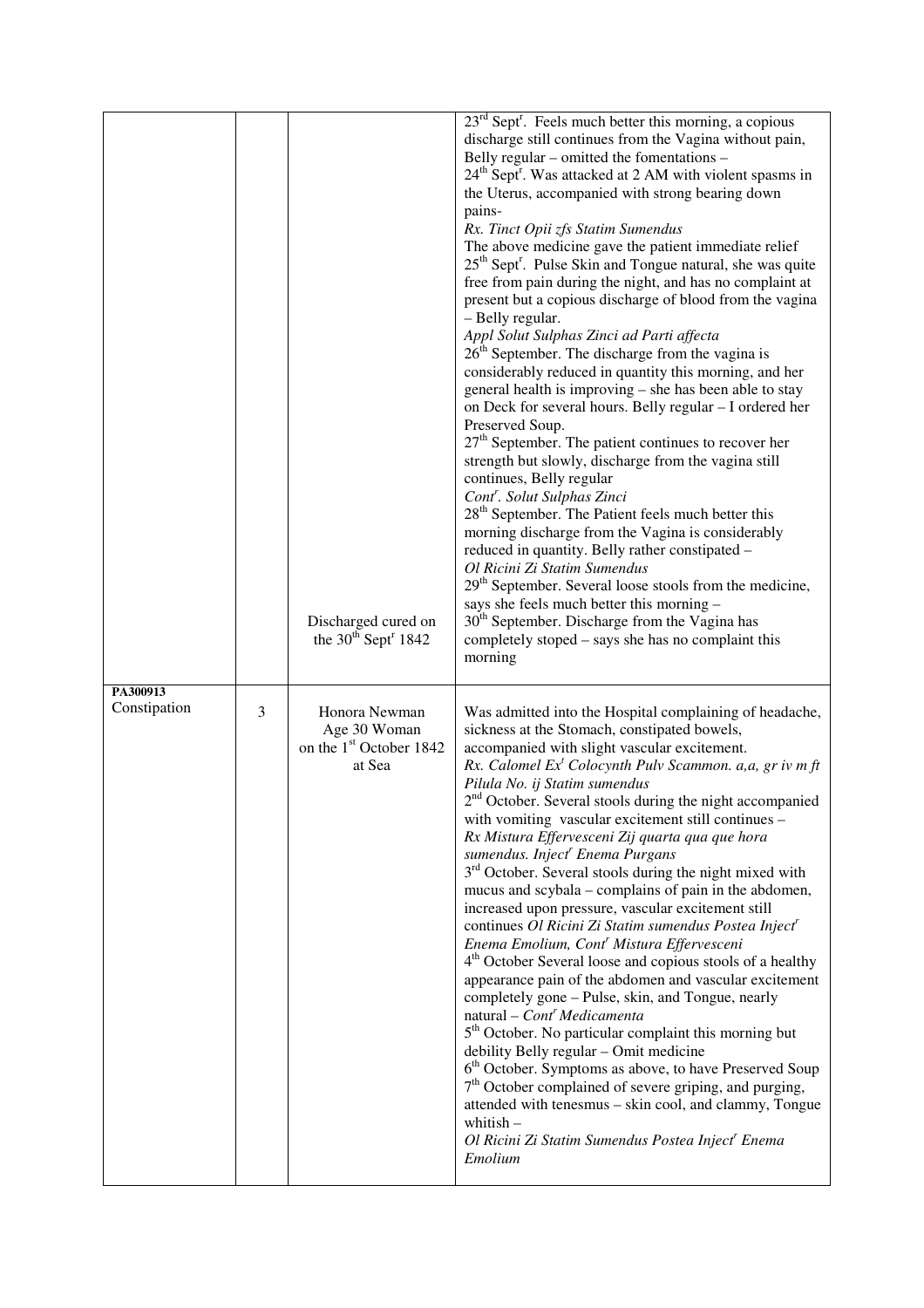| PA300914           |                | Discharged cured<br>On the $6th$ November<br>1842                                                                            | 8 <sup>th</sup> October. Several loose and copious stools during the<br>night without either griping or tenesmus – says she feels<br>considerably better this morning - I ordered her on Deck<br>for a short time to get the fresh air.<br>9 <sup>th</sup> October. Pulse skin and Tongue natural, Bowels,<br>regular, says she has no complaint but Debility - I<br>ordered her Sago, and a little Port Wine daily.<br>10 <sup>th</sup> October. Pulse Skin and Tongue natural, Belly<br>regular 0- says she has no complaint but debility -<br>continue the Preserved Soup with Sago and Wine -<br>11 <sup>th</sup> October. The Patient continued to recover strength<br>from this date, until the $6th$ November when she was<br>discharged cured.                                                                                                                                                                                                                                                                                                                                                                                                                                                                                                                                                                                                                                                                                                                                                                                                                                                                         |
|--------------------|----------------|------------------------------------------------------------------------------------------------------------------------------|--------------------------------------------------------------------------------------------------------------------------------------------------------------------------------------------------------------------------------------------------------------------------------------------------------------------------------------------------------------------------------------------------------------------------------------------------------------------------------------------------------------------------------------------------------------------------------------------------------------------------------------------------------------------------------------------------------------------------------------------------------------------------------------------------------------------------------------------------------------------------------------------------------------------------------------------------------------------------------------------------------------------------------------------------------------------------------------------------------------------------------------------------------------------------------------------------------------------------------------------------------------------------------------------------------------------------------------------------------------------------------------------------------------------------------------------------------------------------------------------------------------------------------------------------------------------------------------------------------------------------------|
| Constipation       | $\overline{4}$ | Jane Patterson<br>Age 20 Convict<br>$2nd$ October 1842<br>At Sea<br>Discharged cured on<br>the 22 <sup>nd</sup> October 1842 | was admitted into the Hospital complaining of acute pain<br>in the abdomen, accompanied with nausea vomiting and<br>constipated bowels. Pulse small, and frequent, Tongue<br>clean, skin cool -<br>Rx Calomel Ext Colocynth Pulv Scammoni a, a gr iv m ft<br>Pilula No. ij Statim Sumendus<br>3 <sup>rd</sup> October Several loose and copious stools during the<br>night attended with acute pain, in the abdomen, and<br>vomiting, she says her Belly and stomach feel much<br>better this morning, Pulse, skin, and Tongue, nearly<br>natural Injectr Enema Purgans -<br>4 <sup>th</sup> October. Complains of severe griping, attended with<br>scanty stools, during the night - Pulse, skin, and Tongue,<br>nearly natural -<br>Ol Ricini Zi Statim Sumendus Postea Inject <sup>r</sup> Enema<br>Emolium<br>5 <sup>th</sup> October Passed several loose, and copious stools, of a<br>healthy appearance during the night, and she feels much<br>better this morning - Pulse, about 80skin, rather hot<br>Tongue clean -<br>Rx. Mistura Effevesceni Zij quarta qua que hora<br>sumendus<br>6 <sup>th</sup> October. Slept well during the night, and feels much<br>better this morning $-Conr Medicamenta$<br>7 <sup>th</sup> October continues to recover Pulse, skin, and Tongue,<br>natural - Belly regular - I ordered her on Deck, to get the<br>fresh air, and to have Preserved Soup daily -<br>8 <sup>th</sup> October Symptoms as above<br>$9th$ October Continues to recover slowly – Cont <sup>r</sup><br>Medicamenta. She continued to recover her strength<br>gradually from this until the $22nd$ October. |
| PA300915<br>Labour | 5              | <b>Esther Fynn</b><br>Age 36 Convict<br>On the 6 <sup>th</sup> October 1842<br>At Sea                                        | was admitted into the Hospital and at 1.30 PM was safely<br>delivered of a female Infant.<br>$7th$ October Esther Fynn and her Infant are doing well –<br>8 <sup>th</sup> October Esther Fynn and her Infant continue to do<br>well<br>9 <sup>th</sup> October Esther Fynn complains of constipated<br>Bowels, her Infant is doing well, although the mother has<br>no milk we have accustomed the child to take oatmeal<br>gruel - Ol Ricini OZ i Statim Sumendus                                                                                                                                                                                                                                                                                                                                                                                                                                                                                                                                                                                                                                                                                                                                                                                                                                                                                                                                                                                                                                                                                                                                                             |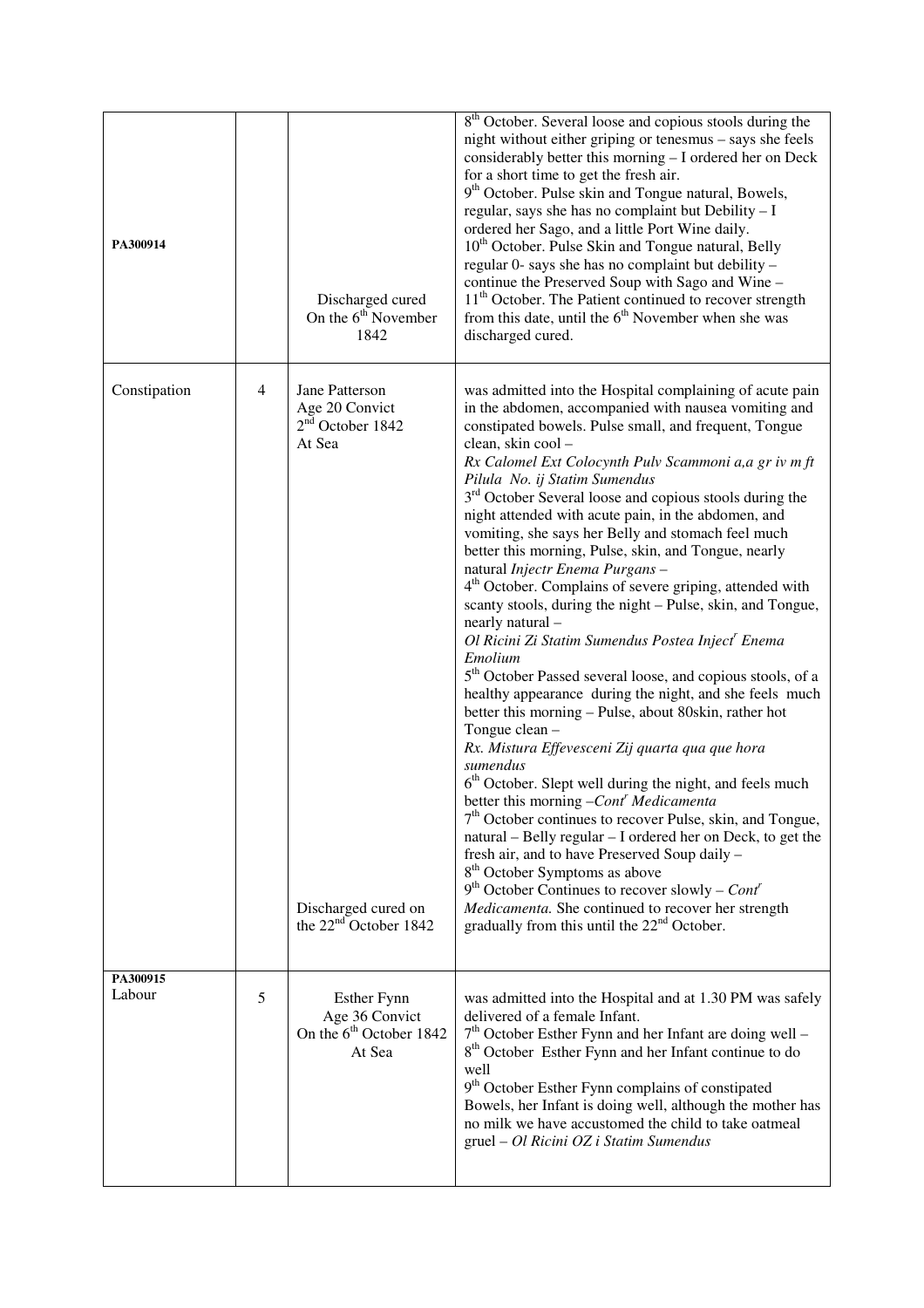|                    |        | Discharged on the 27 <sup>th</sup><br>October 1842                                                                                                          | 10 <sup>th</sup> October Esther Fynn had several stools from the<br>medicine – she, and her Infant, are quite well this<br>morning – she continued to recover her strength rapidly<br>from this date, until the $27th$ of October, when she was<br>discharged from Hospital on account of her Infant I<br>issued preserved meat, soup, Sago, and wine - until our<br>arrival at Hobart Town                                                                                                                                                                                                                                                                                                                                                                                                                                                                                                                                              |
|--------------------|--------|-------------------------------------------------------------------------------------------------------------------------------------------------------------|------------------------------------------------------------------------------------------------------------------------------------------------------------------------------------------------------------------------------------------------------------------------------------------------------------------------------------------------------------------------------------------------------------------------------------------------------------------------------------------------------------------------------------------------------------------------------------------------------------------------------------------------------------------------------------------------------------------------------------------------------------------------------------------------------------------------------------------------------------------------------------------------------------------------------------------|
| Contusi6n          | 6      | Marg <sup>t</sup> Briggs<br>Age 30 Convict<br>On the 17 <sup>th</sup> October<br>1842<br>At Sea<br>Discharged cured on<br>the 21 <sup>st</sup> October 1842 | received a severe contusion on the back, and loins by<br>falling down the Ladder, which leads up from the Prison<br>to the Water Closet - At 9AM she complained of<br>considerable difficulty of breathing, accompanied with<br>acute pain, in the left side, increased by making a full<br>inspiration - Bowels constipated -<br>Ft VS ad Zxx Postea<br>Rx Calomel Ext Colocynth Pulv Scammon a, a, gr iv M ft<br>Pilula No ij Statim Sumendus<br>Appl Lotio Friga Parti affecta<br>18 <sup>th</sup> October. Several loose and copious stools during the<br>night, pain of back, and side, much relieved – Cont' Lotio<br>19 <sup>th</sup> October says she is nearly free from pain, this<br>morning - Belly regular -<br>20 <sup>th</sup> October Continues to recover rapidly, Pulse, skin,<br>and Tongue natural - Belly regular -<br>21 <sup>st</sup> October Margaret Briggs having no complaint, this<br>morning was discharged |
| PA300916<br>Labour | $\tau$ | Cath <sup>ne</sup> Murphy<br>Age 26 Convict on the<br>26 <sup>th</sup> October 1842<br>At Sea<br>Discharged cured on<br>the $12^{th}$ November 1842         | was admitted into the Hospital and at 30 PM gave birth<br>to a fine healthy Boy. After birth came away almost<br>immediately -<br>27 <sup>th</sup> October complains this morning of slight after pains,<br>and pain in the loins, no stool for the last twenty-four<br>$hours -$<br>Ol Ricini OZ i Statim Sumendus<br>$28th$ October several loose stools – says she has no pain<br>this morning, the Infant is doing very well –<br>29 <sup>th</sup> October Catherine Murphy and her Infant continue<br>to do very well; To have Preserved Soup daily -<br>30 <sup>th</sup> October Catherine Murphy and her Infant continued<br>to do well from this date, until the 12 <sup>th</sup> November, when<br>they were discharged but in order to enable her to suckle<br>her child, I continued to give Preserved Soup, till we<br>arrived in Hobart Town.-                                                                              |
| Dysentery          | 8      | Mary Knipe<br>Age 41 Convict on the<br>8 <sup>th</sup> November 1842<br>at Sea                                                                              | was admitted into Hospital complaining of griping pains,<br>in the bowels, the evacuations being watery, mixed with<br>mucous, and without any admixture of natural faeces -<br>Ol Ricini Zi Statim Sumendus - Postea Enema Emolium<br>9 <sup>th</sup> November Several stools during the night, from the<br>medicine, without any admixture of natural fæces, and<br>attended with severe griping and tenesmus -<br>$Rx$ Calomel $Ext$ Colocynth Pulv Scammonia a, a, gr iv M<br>fiat Pilula No. ij Statim Sumendus Postea Inject <sup>r</sup> Enema<br>Emolium<br>10 <sup>th</sup> November Purging, griping, and tenesmus, still<br>continue, without any admixture of natural faces -                                                                                                                                                                                                                                                |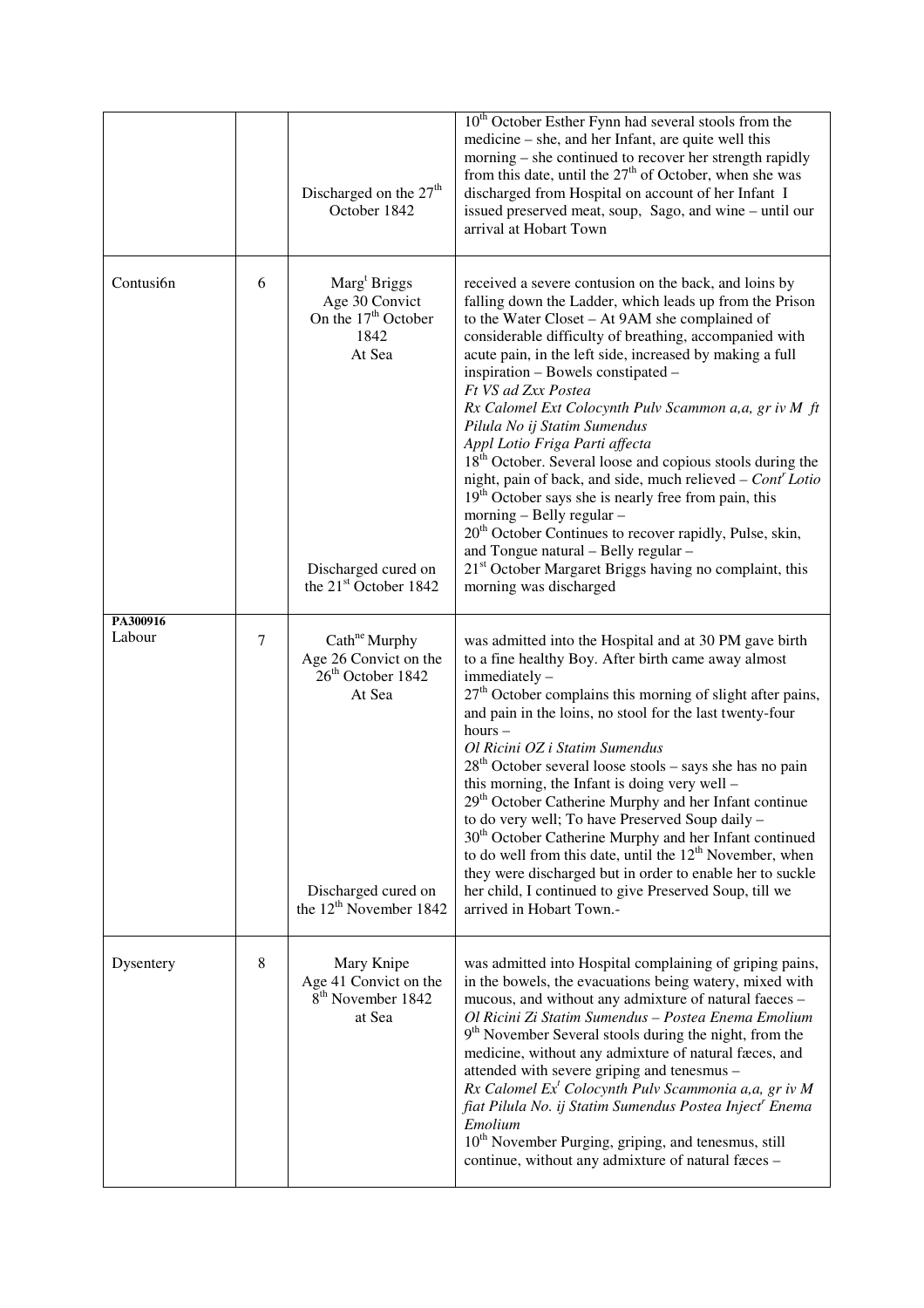| PA300917  |    | Discharged cured on<br>the 14 <sup>th</sup> December 1842                                                                                                     | Pulse, about 80 and small, skin, cold and rather clammy<br>- Tongue, whitish.<br>Ol Ricini Zi Statim Sumendus Postea Enema Purgans<br>11 <sup>th</sup> November Purging, griping, and tenesmus, still<br>continue, without any admixture of natural fæces. Pulse,<br>skin and Tongue as above -<br>Rx Calomel gr vi Opii Purificati gr i M fiat Pilula $N^o$ j<br>omni nocte Sumendus - This medicine was continued<br>until the gums became slightly affected by the mercury -<br>after which natural fæces made their appearance, and the<br>Patient became convalescent -<br>$12th$ November The patient continued daily to recover<br>until our arrival at Hobart Town, when she was<br>discharged cured - |
|-----------|----|---------------------------------------------------------------------------------------------------------------------------------------------------------------|----------------------------------------------------------------------------------------------------------------------------------------------------------------------------------------------------------------------------------------------------------------------------------------------------------------------------------------------------------------------------------------------------------------------------------------------------------------------------------------------------------------------------------------------------------------------------------------------------------------------------------------------------------------------------------------------------------------|
| Scald     | 9  | Mary Ludlow<br>Age 20 Convict<br>on the 9 <sup>th</sup> November<br>1842 at Sea<br>Discharged cured on<br>the 17 <sup>th</sup> November 1842                  | received a severe scald on the right thigh from a kettle of<br>boiling Tea falling upon it -<br>Appl Spi <sup>t</sup> Terebinthin parte affecta<br>$10th$ November Pain of thigh considerably relieved this<br>morning – $Contr$ Spit Terebinth part affect<br>10 <sup>th</sup> November The blister having broken the Prepared<br>Chalk was applied, and the unguent Resina softened with<br>Spirit of Turpentine by this treatment the sore healed on<br>the 17 <sup>th</sup> November she was discharged                                                                                                                                                                                                    |
| Scald     | 10 | Marg <sup>t</sup> Mc Kinney<br>Age 41 Convict on the<br>28 <sup>th</sup> November at Sea<br>Discharged cured on<br>the 20 <sup>th</sup> December 1842         | Received a severe scald on the breast from a bucket of<br>boiling gruel being upset by accident into her bosom - I<br>treated this case in a similar manner to the forgoing one,<br>by which treatment the sore healed on the $20th$<br>December.                                                                                                                                                                                                                                                                                                                                                                                                                                                              |
| Dysentery | 11 | John Keilly<br>Age 3 years and three<br>months son of Sally<br>Raferty Convict on the<br>$7th$ December 1842<br>at Sea<br>Died on the $17th$<br>December 1842 | This child was so obstinate I could not get him to take<br>medicine he therefore fell a victim to the disease on the<br>tenth day – He died at 7.30 AM on the $14th$ December<br>1842 two days after our arrival at Hobart Town                                                                                                                                                                                                                                                                                                                                                                                                                                                                                |

Sam<sup>l</sup> Mackey Surgeon Superintendent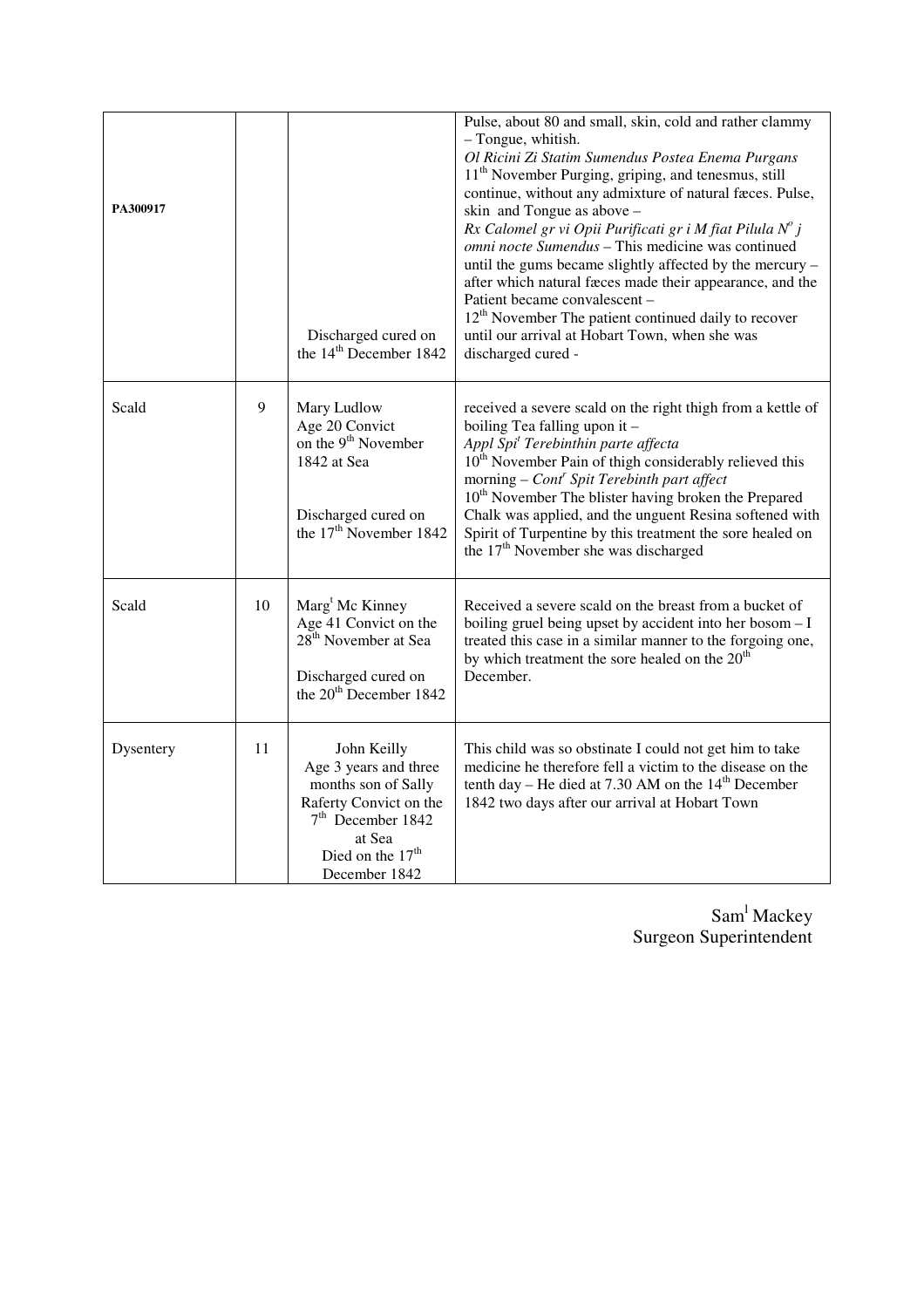### **A Nosological Synopsis of the Sick Book kept during the Period of this Journal, in conformity with the 30th Article of the Surgeons' Instructions.**

|                                                  | <b>Numbers</b> |                       |                         |               |           |           |                                                         |
|--------------------------------------------------|----------------|-----------------------|-------------------------|---------------|-----------|-----------|---------------------------------------------------------|
| <b>Diseases</b><br><b>Nosologically arranged</b> | <b>Total</b>   | Discharged to<br>Duty | Sent to the<br>Hospital | Died on board | Invalided | Remaining | Nos. of such Cases<br>as are detailed in<br>the Journal |
| Pyrexiae                                         |                |                       |                         |               |           |           |                                                         |
| Ord. I. Febres.                                  |                |                       |                         |               |           |           |                                                         |
| Internulleates Quotutiana<br>Tertiana            |                |                       |                         |               |           |           |                                                         |
| Continua Synochus                                |                |                       |                         |               |           |           |                                                         |
| Typhus                                           |                |                       |                         |               |           |           |                                                         |
| Ord. II. Phlegmasiae.                            |                |                       |                         |               |           |           |                                                         |
| Phlogosis                                        |                |                       |                         |               |           |           |                                                         |
| Pneumonia                                        |                |                       |                         |               |           |           |                                                         |
| Rheumatismus                                     |                |                       |                         |               |           |           |                                                         |
| Cynanche                                         |                |                       |                         |               |           |           |                                                         |
| <b>Bronchitis</b>                                |                |                       |                         |               |           |           |                                                         |
| Opthalmia                                        |                |                       |                         |               |           |           |                                                         |
| Ord. III. Exanthemata.                           |                |                       |                         |               |           |           |                                                         |
| Variola                                          |                |                       |                         |               |           |           |                                                         |
| Rubeola                                          |                |                       |                         |               |           |           |                                                         |
| Erysipelas                                       |                |                       |                         |               |           |           |                                                         |
| Vaccina                                          |                |                       |                         |               |           |           |                                                         |
| Ord. IV. Haemorrhagiae                           |                |                       |                         |               |           |           |                                                         |
| Haemoptysis                                      |                |                       |                         |               |           |           |                                                         |
| Phthisis incipiens                               |                |                       |                         |               |           |           |                                                         |
| Phthisis cosfirmata                              |                |                       |                         |               |           |           |                                                         |
| Ord. V. Profluvia.                               |                |                       |                         |               |           |           |                                                         |
| Catarrhus                                        |                |                       |                         |               |           |           |                                                         |
| Dysenteria                                       | $\sqrt{2}$     | $\mathbf{1}$          |                         | $\mathbf{1}$  |           |           | 8,11                                                    |
| Neuroses.                                        |                |                       |                         |               |           |           |                                                         |
| Ord. I. Comata.                                  |                |                       |                         |               |           |           |                                                         |
| Apoplexia                                        |                |                       |                         |               |           |           |                                                         |
| Ord. II. Adynamiae.                              |                |                       |                         |               |           |           |                                                         |
| Dyspepsia                                        |                |                       |                         |               |           |           |                                                         |
| Ord. III. Spasmi.                                |                |                       |                         |               |           |           |                                                         |
| Asthma                                           |                |                       |                         |               |           |           |                                                         |
| Diarrhoea                                        |                |                       |                         |               |           |           |                                                         |
| Cohea                                            |                |                       |                         |               |           |           |                                                         |
| Ord. Iv. Vesaniae.                               |                |                       |                         |               |           |           |                                                         |
| Amentia                                          |                |                       |                         |               |           |           |                                                         |
| Mania                                            |                |                       |                         |               |           |           |                                                         |
| Cachexiae.                                       |                |                       |                         |               |           |           |                                                         |
| Ord. I. Marcores.                                |                |                       |                         |               |           |           |                                                         |
| Tabes                                            |                |                       |                         |               |           |           |                                                         |
| Ord. II. Intumescentiae.                         |                |                       |                         |               |           |           |                                                         |
| Anasarca                                         |                |                       |                         |               |           |           |                                                         |
| Ascites                                          |                |                       |                         |               |           |           |                                                         |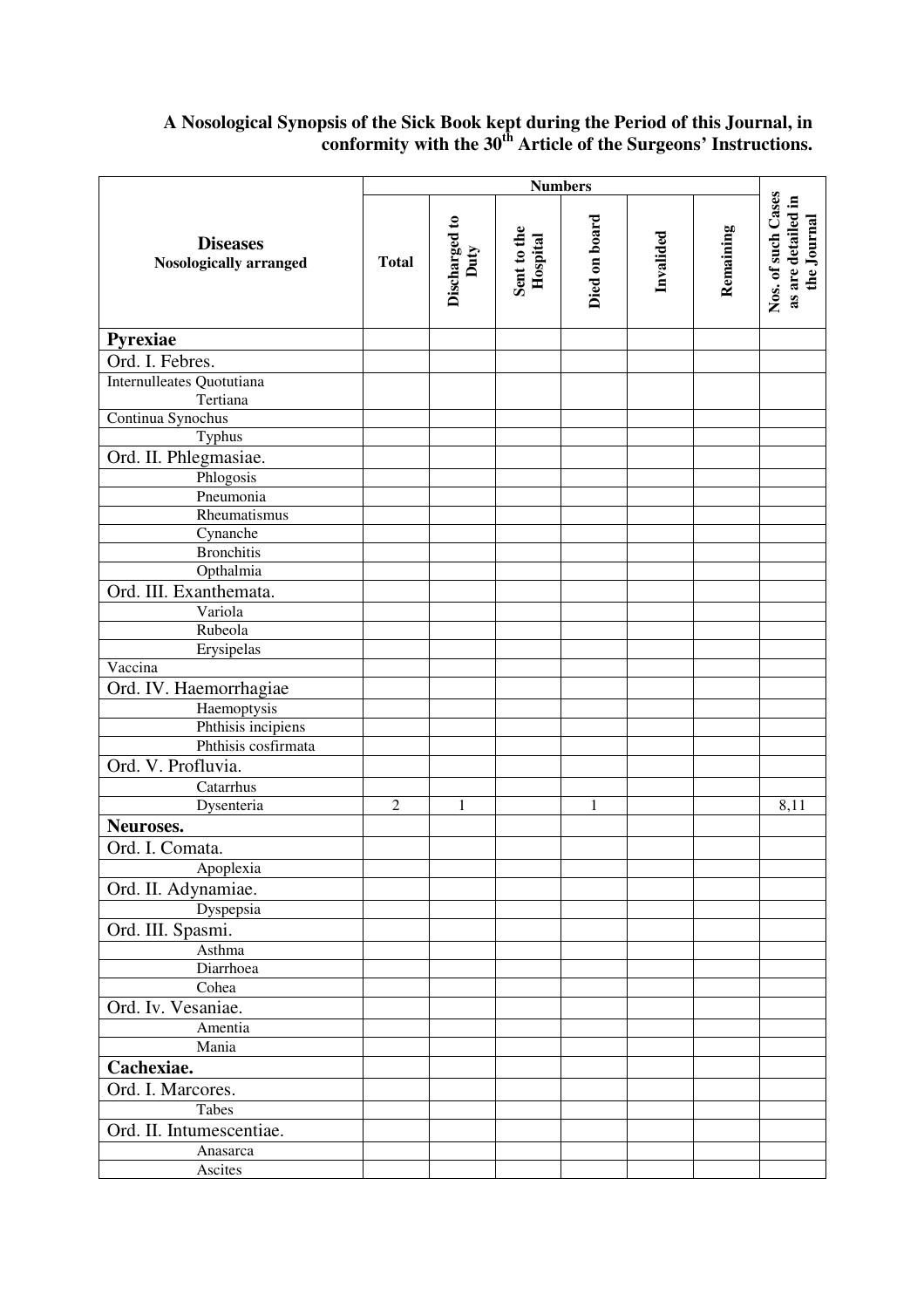| Hydrothorax                                                                                                |               |                |  |              |  |  |                |  |
|------------------------------------------------------------------------------------------------------------|---------------|----------------|--|--------------|--|--|----------------|--|
| Ord. III. Impetigines.                                                                                     |               |                |  |              |  |  |                |  |
| Syphilis                                                                                                   |               |                |  |              |  |  |                |  |
| Scrophula                                                                                                  |               |                |  |              |  |  |                |  |
| Icterus                                                                                                    |               |                |  |              |  |  |                |  |
| Scorbutus                                                                                                  |               |                |  |              |  |  |                |  |
| Locales.                                                                                                   |               |                |  |              |  |  |                |  |
| Ord. I. Dysaethesiae.                                                                                      |               |                |  |              |  |  |                |  |
| Amaurosis                                                                                                  |               |                |  |              |  |  |                |  |
| Ord. II. Dysorexiae.                                                                                       |               |                |  |              |  |  |                |  |
| Ord. III. Dyscinesiae.                                                                                     |               |                |  |              |  |  |                |  |
| Ord. IV. Apocenoses.                                                                                       |               |                |  |              |  |  |                |  |
| Gonorrhoea                                                                                                 |               |                |  |              |  |  |                |  |
| Ord. V. Epischeses                                                                                         |               |                |  |              |  |  |                |  |
| Ischuria                                                                                                   |               |                |  |              |  |  |                |  |
| Obstipatio                                                                                                 | 3             | 3              |  |              |  |  | 1,3,4          |  |
| $\overline{A}$ menorrhoea                                                                                  | 1             | 1              |  |              |  |  | $\overline{2}$ |  |
| Ord. VI. Tumores.                                                                                          |               |                |  |              |  |  |                |  |
| Aneurisma                                                                                                  |               |                |  |              |  |  |                |  |
| Ord. VII. Ectopiae.                                                                                        |               |                |  |              |  |  |                |  |
| Hernia                                                                                                     |               |                |  |              |  |  |                |  |
| Prolapsus                                                                                                  |               |                |  |              |  |  |                |  |
| Labour                                                                                                     | $\mathcal{L}$ | $\mathfrak{D}$ |  |              |  |  | 5.7            |  |
| Ord. VIII. Dialyses.                                                                                       |               |                |  |              |  |  |                |  |
| Vulnus                                                                                                     | 3             | 3              |  |              |  |  |                |  |
| Uleus                                                                                                      |               |                |  |              |  |  |                |  |
| <b>GENERAL TOTAL</b>                                                                                       | 11            | 10             |  | $\mathbf{1}$ |  |  |                |  |
| NOTE.—Medical Officers are desired particularly to Notice that the Numbers in each Disease and the general |               |                |  |              |  |  |                |  |
| Total must not only correspond with the Sick Book, but also with the particulars contained in the several  |               |                |  |              |  |  |                |  |
| Nosological Returns for the period.                                                                        |               |                |  |              |  |  |                |  |